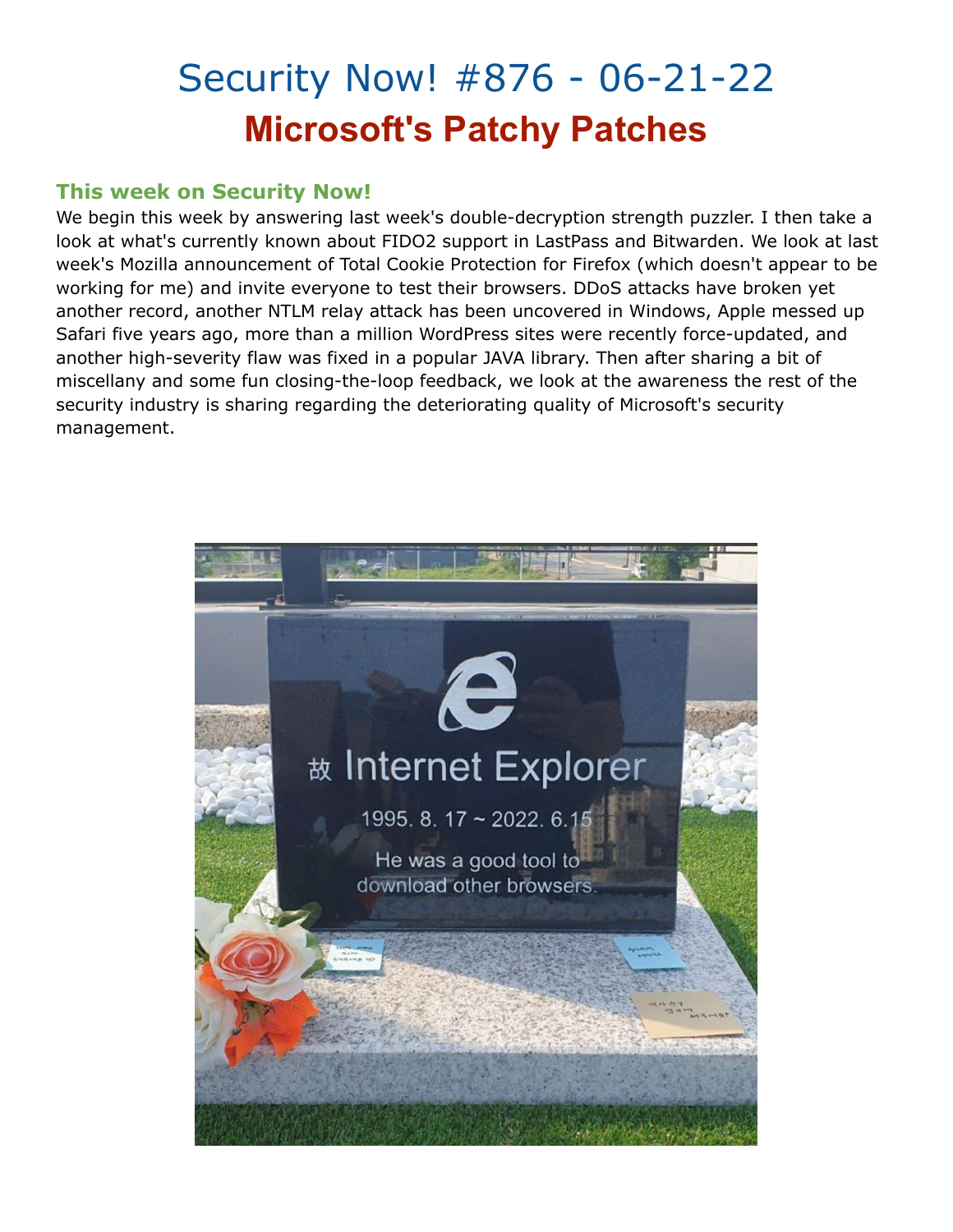### **Double Decryption**

#### **(Last week's key-strength puzzler)**

The question reduces to whether a divide-and-conquer attack can succeed. Way back in 2011, the WPS, WiFi Protected Setup, protocol was found to be vulnerable to this style of attack. The was it was supposed to work was that a user would press a button on their WiFi access point then enter a preset 8-digit PIN into a device they wished to connect to their router. Since the 8th digit was a check digit, only 7 digits were important since the 8th could always be calculated from the first 7. Since 7 digits can have 10 million combinations, brute forcing those 10 million combinations was deemed impractical.

But two researchers, Stefan Viehböck and Craig Heffner, discovered a flaw in the WiFi protocol: All eight digits were not sent at once. The first four digits were sent before the second four, and, worse, the router's behavior would change if the first four were not correct! (How this ever got past the all mighty WiFi Alliance will forever be a mystery... but then again, it was only one of many mistakes they made through the years.) In any event, the fact that the router's behavior would change if the first four were wrong, meant that it wasn't necessary to guess all 7 or 8 digits at a time. It was possible to divide and concur. It was possible to guess just the first 4, of which there are only 10,000 combinations, then, having found the first half, separately brute force the final 3 digits (since the last digit can be calculated from the preceding 7). Since that's 1,000 maximum for the second three, we have a maximum of 11,000 possible guesses, reduced from a previously believed 10 million.

Erik Osterholm's puzzler from last week amounts to the same question: A ciphertext is encrypted with an effective 512-bit key length by first encrypting the original plaintext with a 256-bit key  $-$  the first half of the 512-bit key  $-$  then by encrypting it again with another 256-bit key  $-$  the second half of the 512-bit key.

So now, if we can brute-force decrypt that second encryption in X-time, then bruce-force decrypt the first encryption also in X-time, why isn't this strength just 2X rather than X\*X?

And the correct answer, which all of our many listeners who wrote in answered correctly, amounts to whether it's possible to perform the sort of divide-and-conquer attack as was possible and which broke the WPS setup protocol? Remember that the weakness that was exploited by the WPS attack was that there was some affirmative feedback after the first half of the guess was made about whether or not that first half guess was correct... and that's what's missing from Erik's double-encryption thought experiment. Here's how I would phrase it formally:

The result of any encryption by a high-quality cipher, such as AES Rijndael is indistinguishable from entropy. Therefore, the result of the first encryption will be indistinguishable from entropy. So, when following Erik's suggestion, and performing the first decryption, how can the attacker, who is using brute force key guessing, know when their decrypted guess is correct, when both a correct guess and all other incorrect guesses appear equally random. In other words, it is not possible to divide-and-concur. The only way to decrypt the double-encrypted plaintext would be to make a first guess at the outer key. Then the attacker would need to try all possible inner keys, all 2^256 of them to see whether any of them worked. Assuming that none did, all of that work would be discarded, the next outer key would be chosen, and, again, all 2^256 possible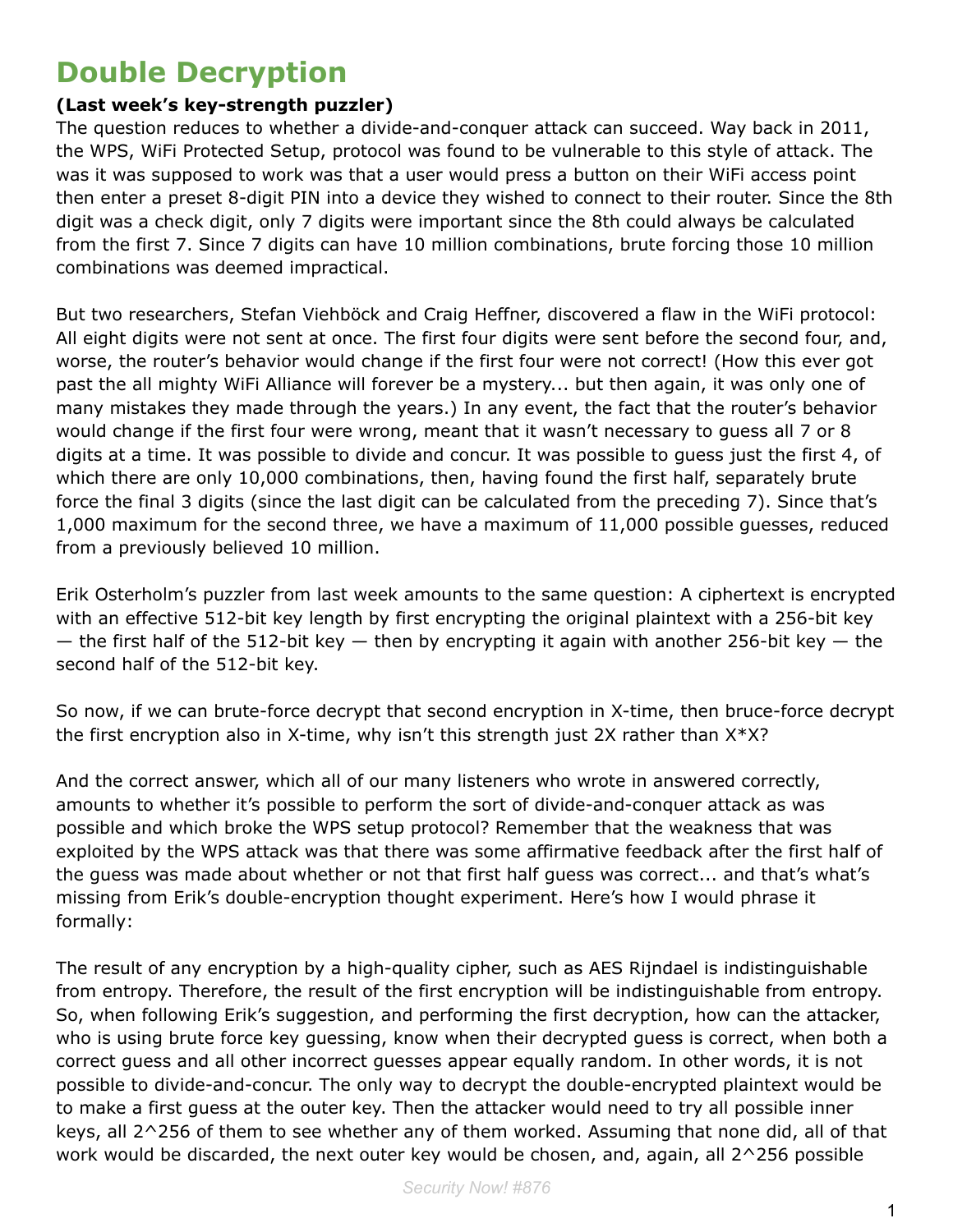inner keys would need to be tried. In other words, only when both the first 256-bit key and the second 256-bit key were simultaneously correctly applied, would the correct plaintext be restored. So this is, indeed, 2^256 times 2^256, which is 2^512 maximum possible brute force guesses needed.

### **Security News**

#### **3rd Party Authenticators**

In the aftermath of the Apple's, Google's and Microsoft's announcements of their forthcoming support for FIDO2 and passkeys authentication, we've been talking about what that all means. And I believe that we've settled into exactly the right understanding: It's relatively quick and easy for those three major publishers to add this support into their **clients**. And when they've done so, everyone will be just one software update away from having that client-side technology in their hands. But it's a bit like creating the first shortwave radio, there's no one else to talk to yet. So the existence of all of those clients won't be very useful initially. The heavy lift will be getting the millions of individual web servers updated to support the WebAuthn standard at their end, since any use of Apple's, Google's and Microsoft's clients will require that, too.

And I believe that we've also identified that the biggest usability hurdle for the practical use of FIDO2's private passkeys is the need for their dynamic synchronization. And now that the world has sobered up after the intoxicating passkeys announcement parties, others are realizing what we immediately saw as a problem. A story in FastCompany is titled: *"There's a big problem with Apple and Google's plans to nix passwords"* and 9To5Mac's headline reads: *"A world without passwords could further lock users into Apple and Google ecosystems"*. Gee, no kidding.

#### Those stories note that:

*FIDO's current proposal has no mechanism for bulk-transferring passkeys between ecosystems. If you want to switch from an Android phone to an iPhone—or vice versa—you won't be able to easily move all your passkeys over.* [They didn't mention Windows but we know the same problem will exist there.]

*"We don't really have a batch export method right now," says FIDO Alliance executive director Andrew Shikiar. "I think that's probably a future iteration."*

Wow. These FIDO guys were really not thinking through the usability angle of all this. "We'd like you all to adopt this half-baked solution today. And we'll worry about exporting your locked-in keys later. The reports also explain:

*The fear is that if users can easily move all their passkeys between providers, hackers may try to exploit this capability. For now, it's unclear when or how FIDO might address that problem.*

And then they quote the president of the FIDO Alliance:

*Sam Srinivas, Google's product management director for secure authentication—who's also the*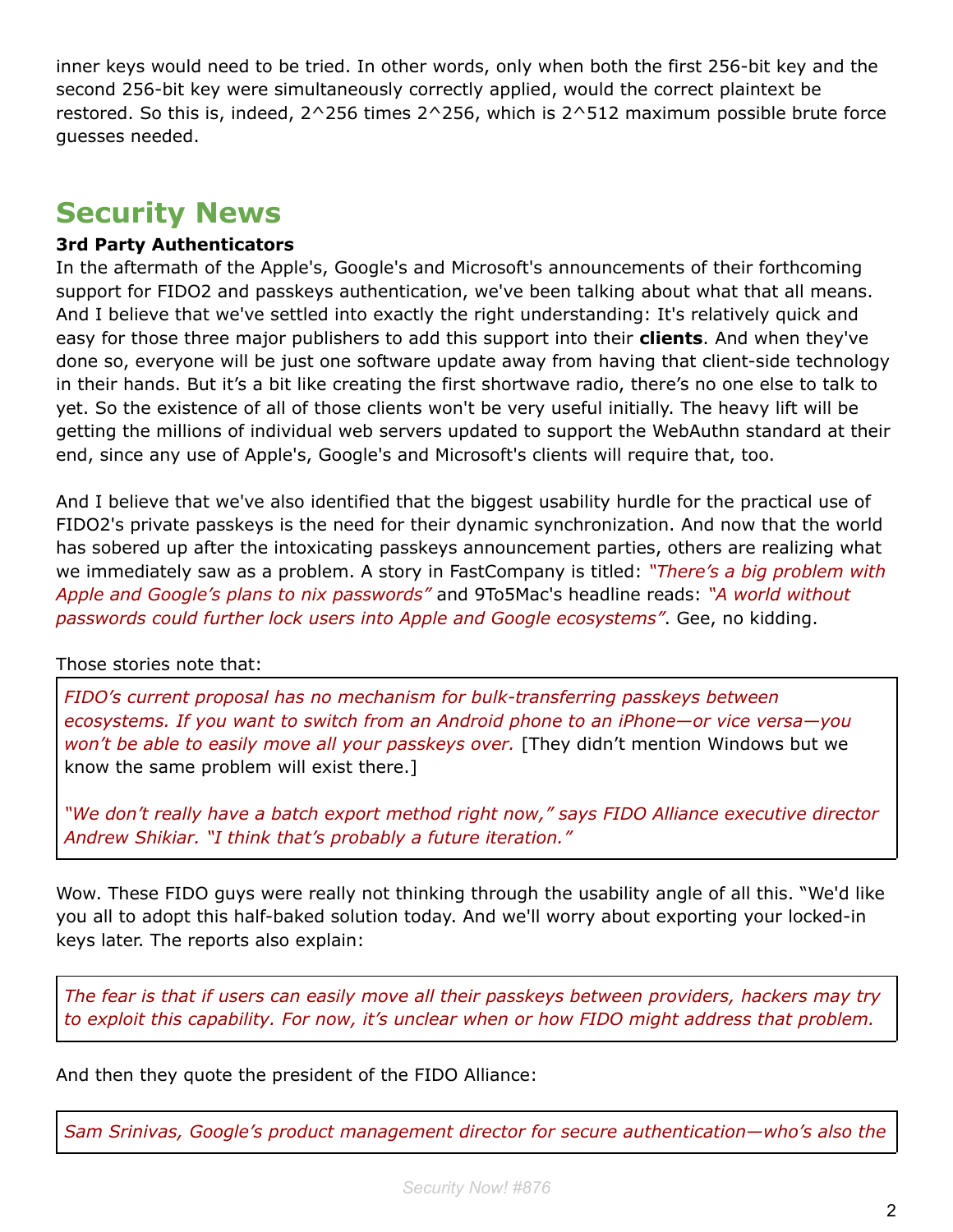*president of the FIDO Alliance: "It's very hard to do it safely from the get-go, because if we give a mechanism without great care for someone to export all these keys, you know who's going to show up first for that," Srinivas says. "It's not going to be the legitimate user."*

In other words, we're going to be quite happy with lock-in and we're going to tell users that it's too dangerous to allow them to move their keys around themselves. As a cross-vendor user myself, I need Apple and Windows to sync. And I don't see that happening without either a 3rd-party synchronization vendor, or a 3rd-party FIDO2 passkeys client vendor. And that brings us to two password managers which I've been looking into and want to briefly discuss: LastPass and Bitwarden.

As everyone knows, LastPass was previously a many-years sponsor of this podcast and of the TWiT Network. And Bitwarden is currently a sponsor and offers a compelling array of solutions. So the question I had was where do those two fit within this new and evolving era?

As I mentioned last week, I've been annoyed with LastPass because their most recent blog posting, which I was hoping would provide some clarification, left me feeling more confused than I was before. Everything they say feels sort of coy and blurry. Nothing they say just tells us what is going on. Here's an example direct quote from an announcement of an upcoming webinar they'll be hosting in two days, this Thursday. They wrote:

*It's time to envision a world without passwords, a world that removes the password-related friction that prevents users from securing and managing their passwords easily and automatically.*

*True FIDO2-compliant passwordless access to every device, browser, website, and app will take years to develop, but LastPass can get you there sooner.*

*Join us to learn how LastPass is enabling an end-to-end passwordless experience for the LastPass vault, and all sites stored within. What will this enable you to do?*

- *● Reduce password related friction for employees*
- *● Increase usage and adoption*
- *● Set stronger policies and increase security*
- *● Fewer lockouts for employees and resets for IT*

*Hear from LastPass CTO, Christofer Hoff, as he demonstrates a passwordless login experience, and discusses future plans for FIDO2 authenticators like biometrics and security keys.*

As I said, this is like their recent blog posting which doesn't actually say anything. So I'm hopeful that Thursday's webinar might tell us what their plans are, exactly. For anyone who's interested I have a link to the webinar signup in the show notes and I made it this week's GRC shortcut: <https://grc.sc/876>

[https://lp.goto.com/LastPass\\_Webinar\\_How\\_to\\_Move\\_Beyond\\_Passwords\\_LP.html](https://lp.goto.com/LastPass_Webinar_How_to_Move_Beyond_Passwords_LP.html)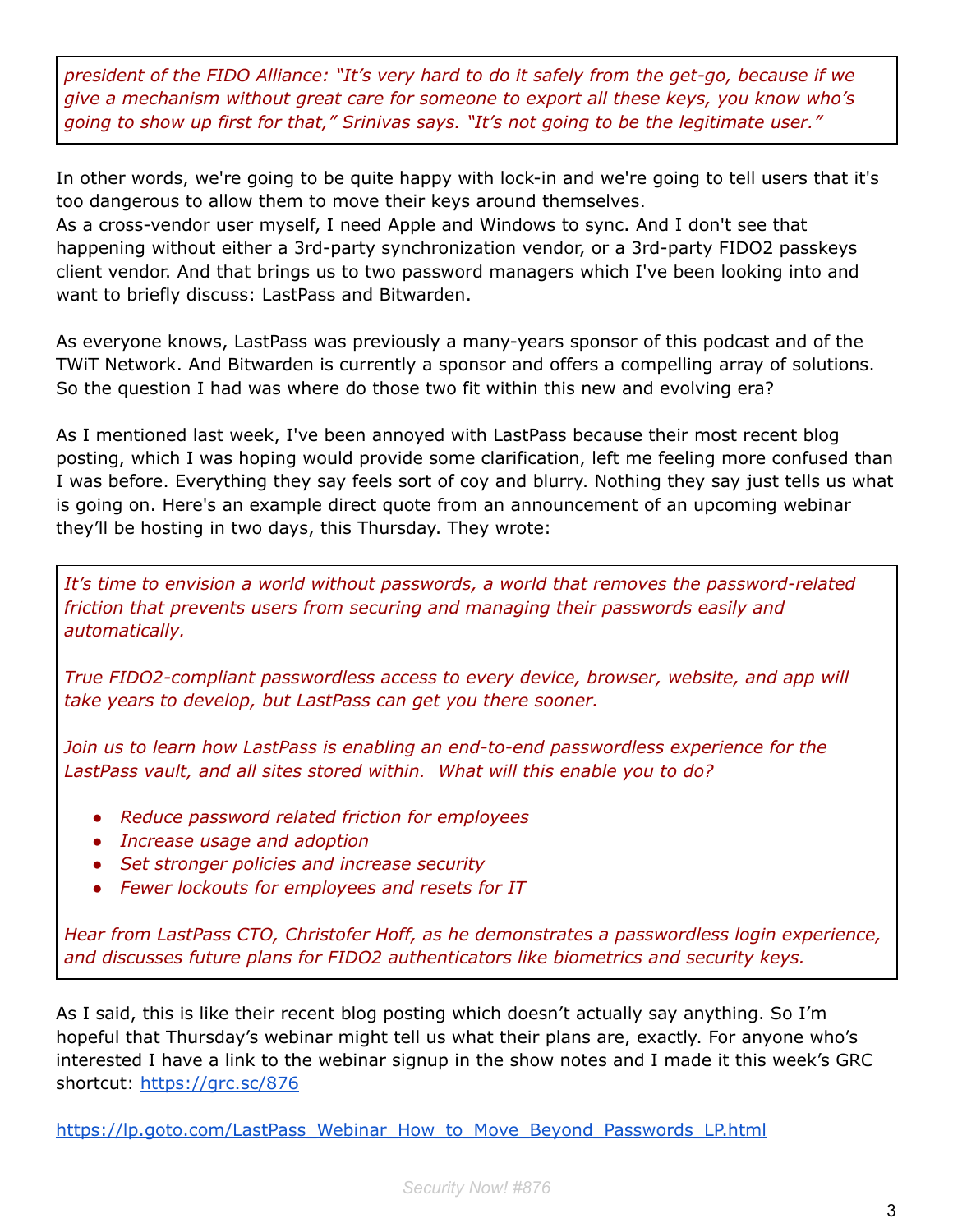Okay. So now let's talk about our current password manager sponsor, Bitwarden. The first good news is that Bitwarden is already a member of the FIDO Alliance.

I think the problem that any 3rd-party logon system has had, is the chicken and egg problem which makes it difficult to invest in any system which cannot actually be used until it's supported by the world's servers. The flip side of that is that the clear and obvious need for cross-vendor passkey synchronization — which it's now clear, FIDO and Google both just throw their hands up about saying, "yeah, that's a problem" — creates the biggest need and push for 3rd-party passkey managers ever. I wanted to understand where Bitwarden stood, so I did some digging and found some dialog in their community forum:

[https://community.bitwarden.com/t/bitwarden-passkey-how-does-bitwarden-fit-into-the-new-mi](https://community.bitwarden.com/t/bitwarden-passkey-how-does-bitwarden-fit-into-the-new-microsoft-google-apple-passkey-initiative/41927) [crosoft-google-apple-passkey-initiative/41927](https://community.bitwarden.com/t/bitwarden-passkey-how-does-bitwarden-fit-into-the-new-microsoft-google-apple-passkey-initiative/41927)

Under the title: Bitwarden Passkey (How does Bitwarden fit into the new Microsoft/Google/Apple "Passkey" initiative?)

**Q:** Microsoft, Google, and Apple have announced support for the FIDO2 passwordless initiative that media are calling "Passkeys". Because Passkeys creates a new key pair for each web site login, there is the issue of moving all these key pairs among devices. I am sure that Google will do that for Android and Chrome, and Apple will do it for their iPhones and Macs, but what about between Android and Apple or Linux? (Not to mention Windows?)

Would Bitwarden be able to support the new Passkeys cross-platform, like it does with current passwords? I want to sync Android to Linux desktop and I will wait for Bitwarden to support this, if the feature will be added.

**A:** Bitwarden **does** currently support FIDO2 WebAuthn for MFA verification in addition to your master password for **vault** unlocking.



Bitwarden does not support using these "passkeys" to login in lieu of the master password yet, but there is a current similar feature request for this to be supported. Though like most things in adopting to FIDO2 passwordless login fully will take quite a bit of engineering on the backend to integrate.

So, Bitwarden is clearly up to speed with FIDO since they are a member of the Alliance and do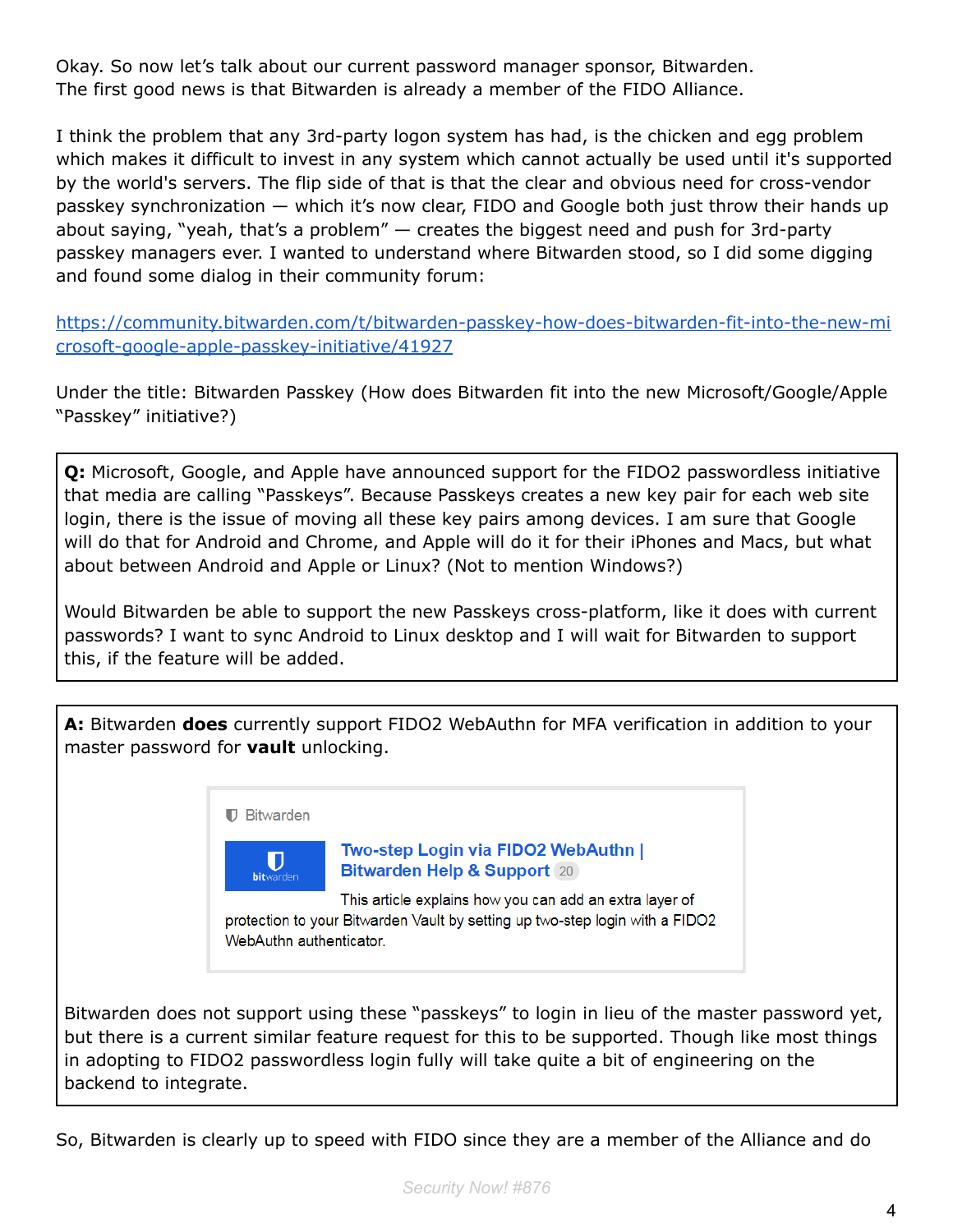already support WebAuthn as a 2-factor method for their vault login. In other words, FIDO2 authenticators can be used to unlock the user's Bitwarden account for traditional automated username and password authentication. What we want, then, is for Bitwarden to also reverse roles to become a FIDO2 authenticator itself, holding the user's FIDO2 passkeys for remote WebAuthn authentication. Their roadmap page has a great deal of discussion about this, so I'm sure it's something they are moving toward.

#### **Firefox: Total Cookie Protection**

Last Tuesday, Mozilla's headline read: *"Firefox rolls out Total Cookie Protection by default to all users worldwide"*

The big word that's so easily missed is "default". That's what's changed. Until last Tuesday, "sequestered third party cookies" were optionally available. I had them enabled in my Firefox instances as I imagine many of this podcast's Firefox users also did after we talked about the option. But until now it's been an option. Which means that the majority of Firefox's users would not have had this enabled... since it wasn't the browser's default setting. Now it is.

What's most shocking is that it took us this long to get here because it's such an easy place to get to. This change doesn't disable 3rd-party cookies. It merely divides the single massive global cookie jar into individual per-domain (web engineers would say "same-origin") cookie jars. In that manner, any 3rd party is welcome to set a cookie in anyone's browser. But when that user goes somewhere else, the cookie jar will be switched to a new jar for that new domain. And, again, any 3rd party will be welcome to set their cookie into that jar. But what they will NOT be able to do is to SEE the cookie that they had previously set into the same user's, same browser, when they were visiting that earlier domain. And that simple measure kills cookies whose primary purpose has been cross-domain tracking.

Again, that such a simple measure took so long to happen is astonishing, but it has finally happened.

Now, all that said, it's **not** working for me under Firefox v101.0.1 which appears to be the latest. Chrome is wonderful as I have it set, but Firefox under "Standard" Privacy & Security / Enhanced Tracking Protection is doing nothing. I set it to "Strict" and still nothing. I set it to "Custom" and told it to block cross-site tracking cookies... and still nothing. It was necessary for me to turn off ALL 3rd-party cookies in order to get cross-domain 3rd-party cookie blocking to work.

How do I know? A piece of technology I spent a great deal of time developing many years ago is still functioning. It's GRC's "Cookie Forensics": <https://www.grc.com/cookies/forensics.htm>

If you want to see for yourself, or test your own browsers' claims and its actual behavior, you can Google *"GRC Cookie Forensics"* and it'll be the first hit that pops up. It allows you to instantly assess the 1st- and 3rd-party cookie handling of any web browser.

As I said, Chrome, as I have it set up, passed with flying colors. But Firefox is currently failing. Perhaps I haven't yet received the "roll-out".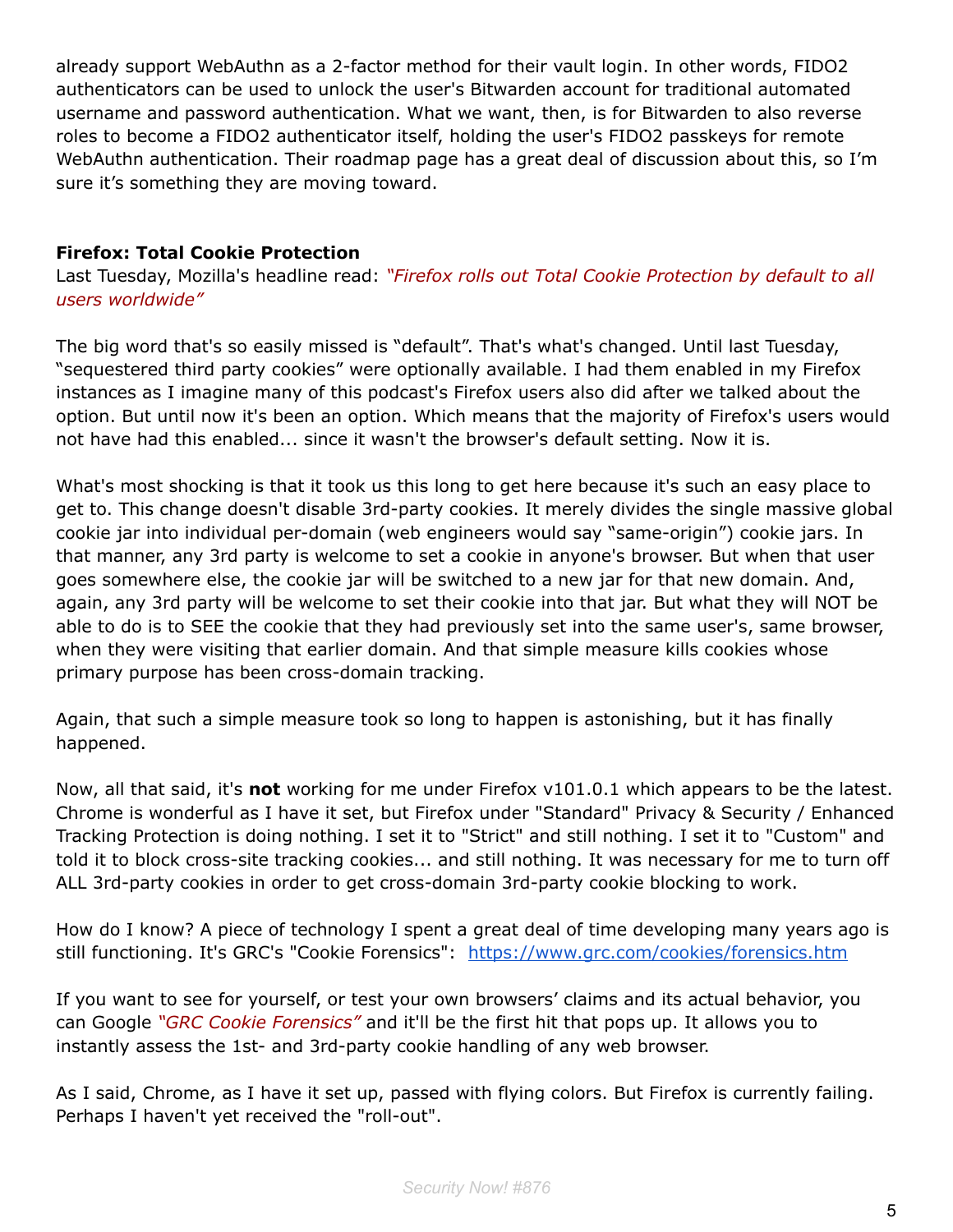#### **In DDoS News...**

We keep breaking DDoS attack records. We're pretty much at the point where our eyes just glaze over at the size of the attacks. And once again, CloudFlare has reported that last week it stopped and mitigated the largest HTTPS DDoS attack on record. That attack weighed in at 26 million requests per second (RPS) and was aimed at a website of a protected Cloudflare customer last week.

Attacks of this size no longer originate from individual compromised hardware devices because they just don't have the speed or connectivity. Instead, most of the attacking IPs were owned by other cloud service providers whose virtual machines and powerful servers had been hijacked to generate the attack.

Since HTTPS query attacks cannot be spoofed, Cloudflare was able to trace the attack back to a powerful botnet of 5,067 devices, each of which generated approximately 5,200 rps (requests per second) at peak.

A Cloudflare spokesperson said that to put the size of this attack in perspective, they had been tracking another much larger  $-$  in agent count  $-$  but less powerful  $-$  in query rate  $-$  botnet consisting of over 730,000 devices. Now, rather than letting that number just wash over us, let's stop to think about that for a second. A single identified Botnet consisting of more than 730,000 compromised devices. Holy crap! Nearly three quarters of a million "somethings", all participating in coordinated attacks.

However, the devices **are** apparently light switches and \$5 outlet plugs, since that Botnet, while large in number, generated fewer than one million requests per second overall, thus roughly 1.3 requests per second on average per device.

1.3 requests per second per device pretty much classifies the device as a \$5 lightswitch or plug. But individually they are still able to generate Internet traffic. The one's I have in my home all phone home to China. Since they live behind a SoHo NAT router — actually two series-connected NAT routers — it's exceedingly unlikely that anyone got into them from the outside. It's FAR more likely that, if they have been up to some mischief, they've been sold into slavery by their original producer. I'll say again that no one should have IoT gadgets attached to their primary home network. It takes deliberate work to set up and maintain a secondary IoT network, but I cannot think of anything more important for residential security. The entity they are phoning home to may not be friendly. And how would you ever know?

The good news is that most recent IoT routers support one or more isolated guest networks. That's what you want to use for those unknowable IoT widgets. This makes the establishment of a secure perimeter far easier and more stable.

Anyway, as for Cloudflare's latest finding, that recent attack was, on average, 4,000 times stronger, due to its use of virtual machines and powerful infrastructure servers. Cloudflare also notes that HTTPS DDoS attacks are more costly to produce than others because these days they require more computational resources, needing to bring up a secure TLS encrypted connection for every attacking query.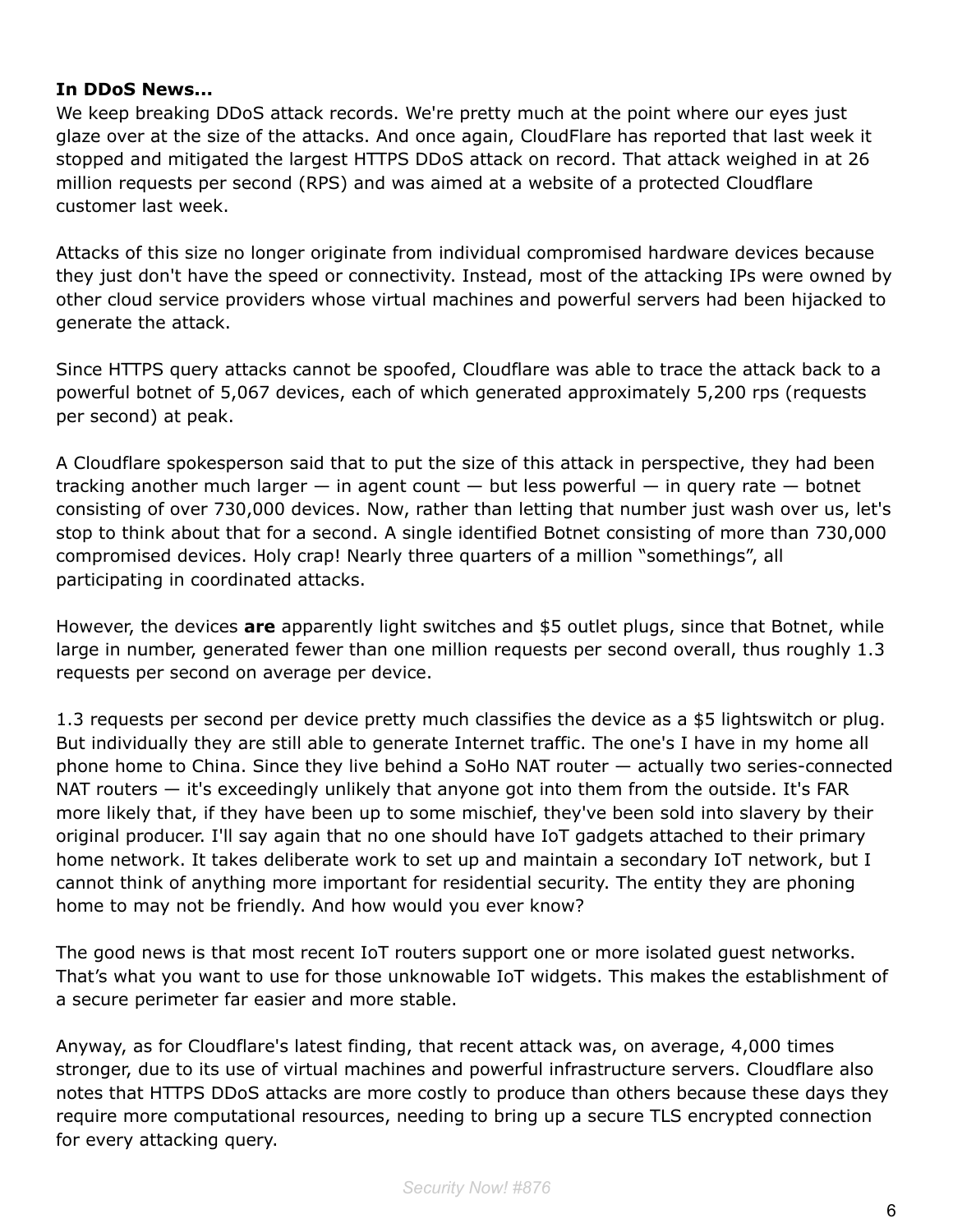The bottom line is, DDoS attacks are no longer survivable unless the target is isolated behind an attack-mitigating bandwidth provider. If you're not, and your organization is being attacked, just declare a holiday and send everyone home until the attack has passed. That's another reality of today's Internet.

#### **MS-DFSNM**

As we've all learned, complexity is the sworn enemy of security. In any complex environment consisting of complex interacting components, the addition of another component requires an understanding of that new component's potential interaction with all other components. In the same way that adding each bit to a key doubles that key's total complexity, adding components to a system creates exponential complexity.

And this is one of the biggest dilemmas which we keep seeing that Microsoft has stumbled into. Now we have a newly uncovered type of Windows NTLM — NT LAN Manager — relay attack which has been named DFSCoerce. DFSCoerce leverages the Distributed File System (DFS): Namespace Management Protocol (MS-DFSNM) to seize control of a domain.

When we hear the phrase "a new form of NTLM relay attack" at this point our eyes roll, because you need to wonder just how many different forms of NTLM relay attack can there be if new forms are still being discovered and uncovered in 2022? NTLM relay attacks are a well-known method that exploits Microsoft's original half-baked and never sufficiently robust challengeresponse mechanism. We've talked about this so many times before. Rather than simply discarding it decades ago as too broken to fix, they have kept this sickly patient on life support by continually attempting to patch it and wrap it in additional layers of gauze. As a result, today's NTLM relay attacks work the same way today as they did back then: A malicious party sits between clients and servers, intercepts and relays validated authentication requests to gain unauthorized access to network resources, effectively allowing it to gain an initial foothold in Active Directory environments.

Filip Dragovic, the discoverer of this latest wrinkle in the rich NTLM attack surface tweeted: "Spooler service disabled, RPC filters installed to prevent PetitPotam and File Server VSS Agent Service not installed... but you still want to relay [Domain Controller authentication to [Active Directory Certificate Services]? Don't worry MS-DFSNM has your back!"

What is MS-DFSNM? It appears to be another of those things that some random Microsoft engineer added in one of those "Oh! Here's what we need to add to get that done, won't it be neat?" fits of protocol design 15 years ago back in 2007. It went into Windows and now it can never be removed. For anyone who's curious, it provides yet another remote procedure call (RPC) interface for administering distributed file system configurations.

Just to give everyone a taste for this, here's what Microsoft's first paragraph of their overview of this protocol explains:

*The DFS: Namespace Management Protocol [DFSNMP] is one of a collection of protocols that*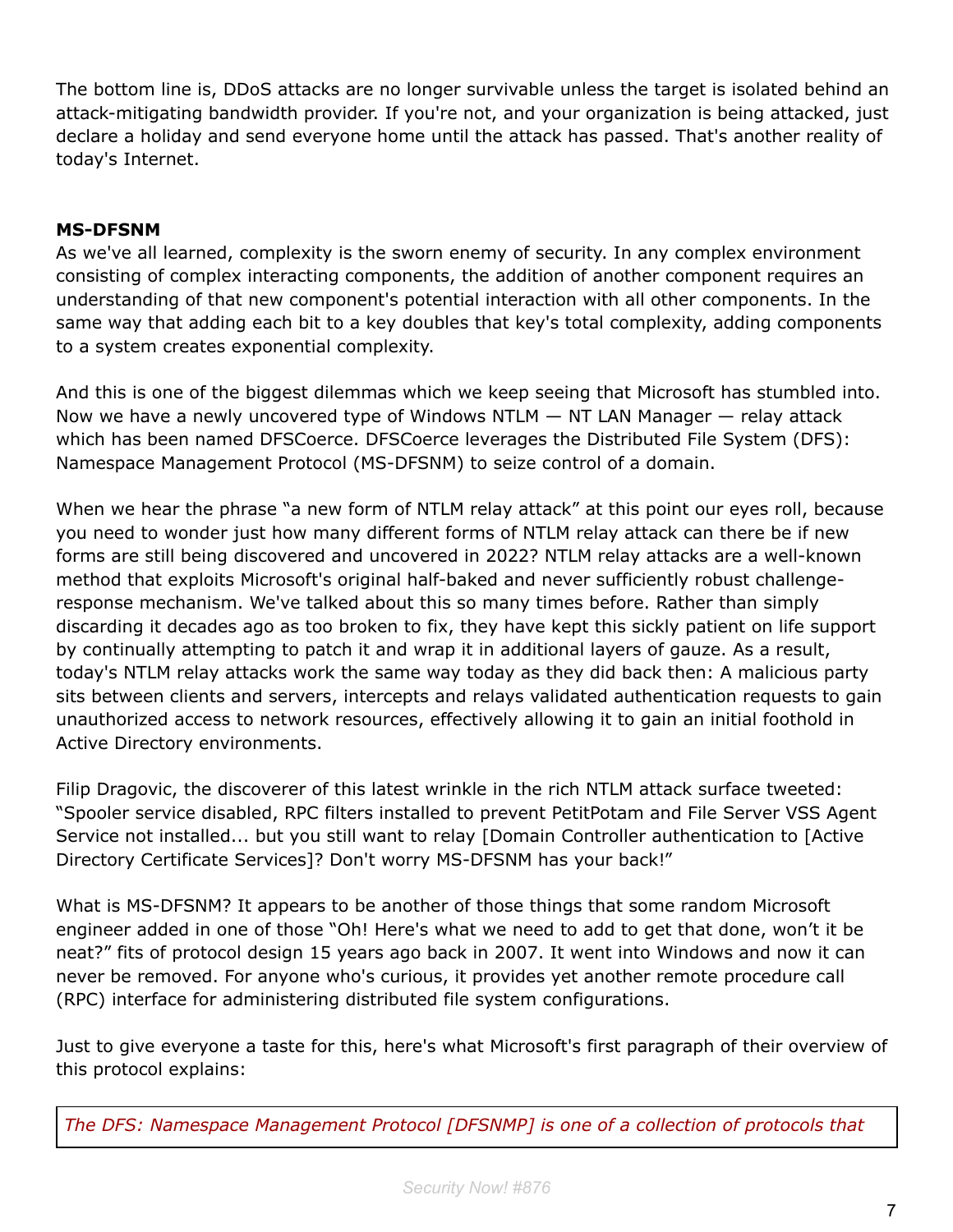*group shares that are located on different servers by combining various storage media into a single logical namespace. The DFS namespace is a virtual view of the share. When a user views the namespace, the directories and files in it appear to reside on a single share. Users can navigate the namespace without needing to know the server names or shares hosting the data. DFS also provides redundancy of namespace service.*

Okay, sure, that sounds neat. And I guess, 15 years ago when there was nothing better to do then okay let's add that! This is a perfect example of what appears to be complexity for its own sake and nothing could be more antithetical to security. 15 years ago the danger of this should have been appreciated. But it doesn't appear to have been.

In any event, we're stuck with it now. The discovery of this particular DFSCoerce attack follows the related PetitPotam attack which is an abuse Microsoft's Encrypting File System Remote Protocol (MS-EFSRPC) to coerce Windows servers, including domain controllers, into authenticating with a relay under an attacker's control, letting threat actors potentially take over an entire domain. Sound familiar? Yeah. Same exact attack using an entirely different protocol. But don't worry, there's lots more where those came from

The CERT Coordination Center noted, in detailing the attack chain: *"By relaying an NTLM authentication request from a domain controller to the Certificate Authority Web Enrollment or the Certificate Enrollment Web Service on an AD CS system, an attacker can obtain a certificate that can be used to obtain a Ticket Granting Ticket (TGT) from the domain controller."*

And yes, if that makes your head spin, it probably should. Here's my advice: If any of our listeners are offered a job, given responsibility for managing and securing any significant Windows enterprise installation, first, you should start off being single because you will wind up being single. And you should be sure to get a lot of money because you're going to be trading your life and your sanity for that thankless job.

To mitigate NTLM relay attacks, Microsoft recommends enabling protections like Extended Protection for Authentication (EPA), SMB signing, and turning off HTTP on AD servers. Again, mitigations, not cures or solutions. Just wrap it all in some more gauze.

#### **An Apple Safari regression**

Although I didn't set out with this goal, this wound up being a pile-on-Microsoft episode. It's not that it's not deserved, but it does feel somewhat redundant. So I'm happy to be able to report that Apple screwed something up too, in a somewhat predictable way...

Google's Project Zero discovered that a security flaw in Apple's Safari was found being exploited in the wild earlier this year. What was interesting about this particular flaw was that it was originally fixed back in 2013, then inadvertently reintroduced in December 2016.

The issue, today tracked as CVE-2022-22620 and bearing a hefty CVSS of 8.8, is another use-after-free vulnerability in WebKit that was being exploited by a piece of specially crafted web content to give its exploiter arbitrary code execution on the machine.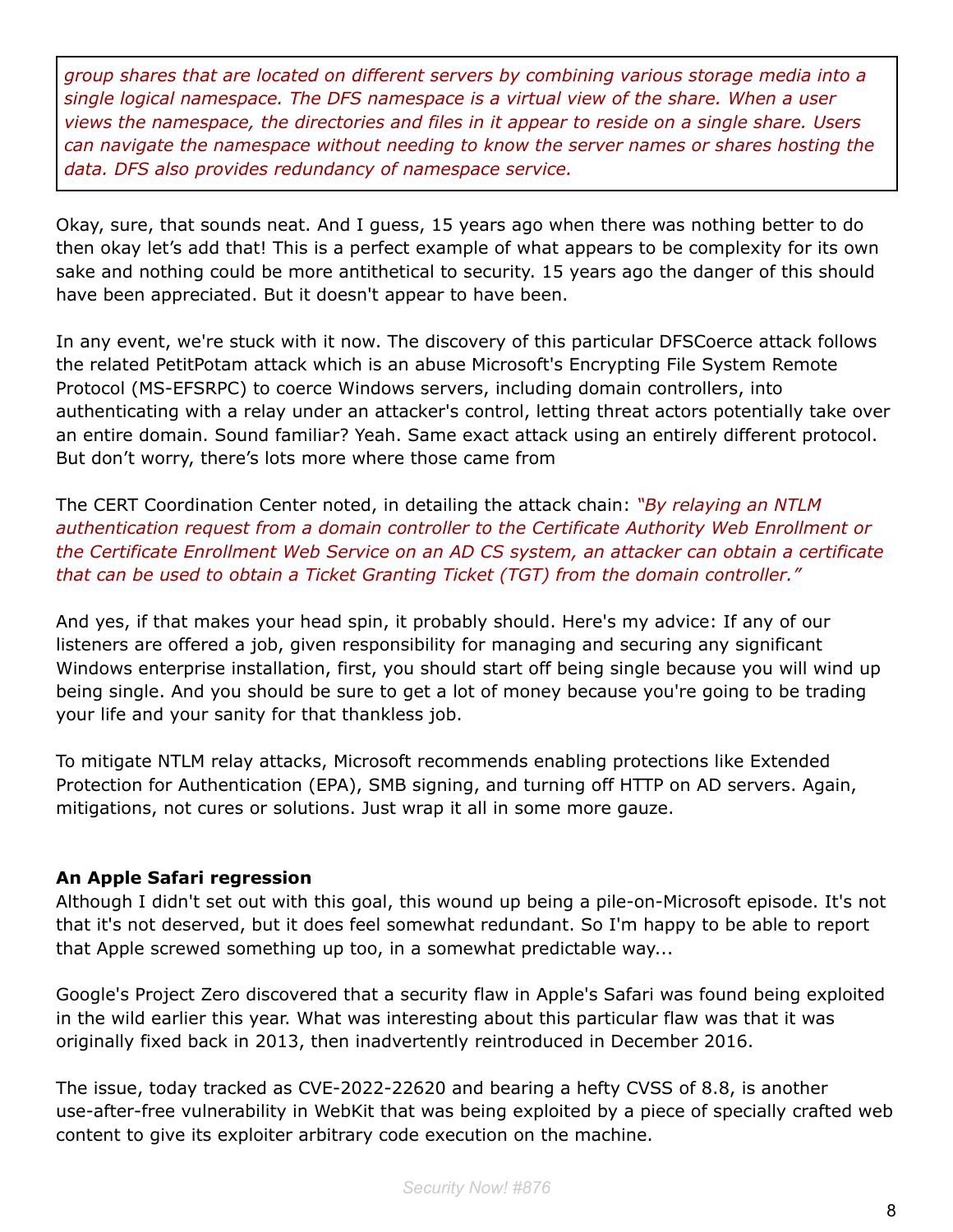Early in February 2022, Apple shipped patches for the bug across Safari, iOS, iPadOS, and macOS, while acknowledging that it "may have been actively exploited." Uh huh. And the sun may rise in the morning.

Google Project Zero's Maddie Stone wrote: "In this case, the variant was completely patched when the vulnerability was initially reported in 2013. However, the variant was reintroduced three years later during large refactoring efforts. The vulnerability then continued to exist for 5 years until it was fixed when it was discovered as an in-the-wild 0-day in January 2022."

Maddie explained that both the October 2016 and the December 2016 commits, one of which reintroduced the original bug from 2013, were very large. The commit in October changed 40 files with 900 additions and 1225 deletions. The commit in December changed 95 files with 1336 additions and 1325 deletions. It seems untenable for any developers or reviewers to understand the security implications of each change in those commits in detail, especially since they're related to lifetime semantics.

So, whatever it was that was happening at the end of 2016, it was apparently a major revamp of some core Safari code. And it appears that you get bit either way. On the one hand, if you leave crappy old code alone under the theory of "if it's not broken don't fix it" you wind up with even older crappy code. But if you bite the bullet to make huge sweeping revamping code-modernizing changes, you get bit by the introduction of brand new bugs which might be the same as some very much older bugs.

Given a choice, I think I'd do what Apple appeared to do. Code really doesn't evolve well. If enough time passes, the assumptions that were once baked into the original code no longer hold true and can really begin to chafe. If the problem that code was written to solve has a strong future, it can be best to scrap a large previous investment, no matter how solid it now is, and start over with all of the benefit of the knowledge acquired through the intervening years.

#### **One Million WordPress sites force-updated**

The WordPress security guys at WordFence identified an exploited in-the-wild 0-day bug in a widely-used (more than one million installations) WordPress plug-in called "Ninja Forms", a customizable contact form builder.

The severity of the bug earned it a CVSS of 9.8 and it affected many versions of Ninja Forms starting with v3.0. WordFence explained that the bug made it possible for unauthenticated attackers to call a limited number of methods in various Ninja Forms classes, including a method that de-serialized user-supplied content. And that resulted in an Object Injection which could allow attackers to execute arbitrary code or delete arbitrary files.

Although the update was supposed to be automatic and forced, any Ninja Forms users listening to this are advised to definitely check their WordPress installations to verify that they are running the latest release of Ninja Forms.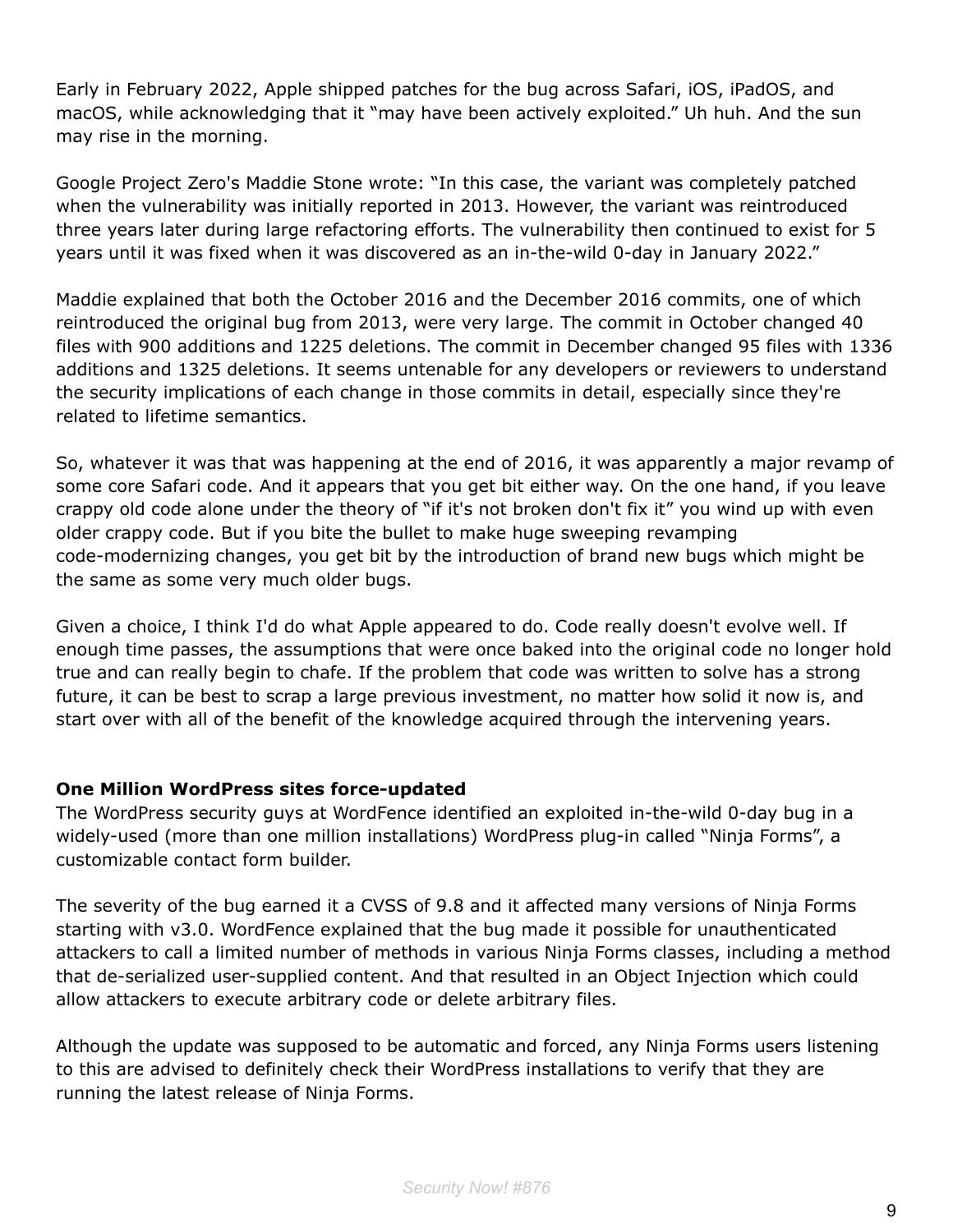#### **High-Severity RCE in Fastjson Library**

And speaking of de-serialization vulnerabilities and attacks, another problem with a very popular JSON library known as "FastJson", having a CVSS of 8.1, was recently found and fixed.

It was found a patched at the end of May and affected all Java applications that rely on Fastjson versions 1.2.80 or earlier which pass user-controlled data to either the JSON.parse or JSON.parseObject APIs without specifying a specific class to deserialize.

You can already tell that sounds like a bad idea when you hear that a user-provided blog will be de-serialized into a JAVA class without control. In fact, it seems like an inherently bad idea to have anything like that lying around.

Fastjson is a Java library that's used to convert Java Objects into their JSON representation and vice versa. AutoType, the function vulnerable to the flaw, is enabled by default and is designed to specify a custom type when parsing a JSON input that can then be deserialized into an object of the appropriate class.

The guys at JFrog who found the problem said: "However, if the deserialized JSON is user-controlled, parsing it with AutoType enabled can lead to a deserialization security issue, since the attacker can instantiate any class that's available on the Classpath, and feed its constructor arbitrary arguments." Yikes.

While the project owners previously introduced a safeMode that disables AutoType and started maintaining a blocklist of classes to defend against deserialization flaws, the newly discovered vulnerability gets around these restrictions to result in remote code execution. In other words, this is an inherently frightening capability. And adding a blocklist is a bit like blocking known bad ports on an otherwise open firewall. In other words, you're doing it backwards.

Users of Fastjson are recommended to update to version 1.2.83 or enable safeMode, which turns off the function.

The JFrog guys explained that: "Although a public PoC exploit exists and the potential impact is very high (remote code execution) the conditions for the attack are not trivial (passing untrusted input to specific vulnerable APIs) and most importantly  $-$  target-specific research is required to find a suitable gadget class to exploit." So no widespread exploitation would have occurred.

### **Miscellany**

A few weeks ago I mentioned that I had appeared as a guest of one of our listeners on his own "Trek Profiles" podcast. Last Wednesday John tweeted:

Now comes Episode 66 of Trek Profiles! In this one, we speak with Steve Gibson about his #StarTrek fandom, his history with the show & we endeavor to discover why we all love Trek so much. Plus, you'll get to meet the mysterious Bunn-Ons.  $\bullet$  Get it wherever you get your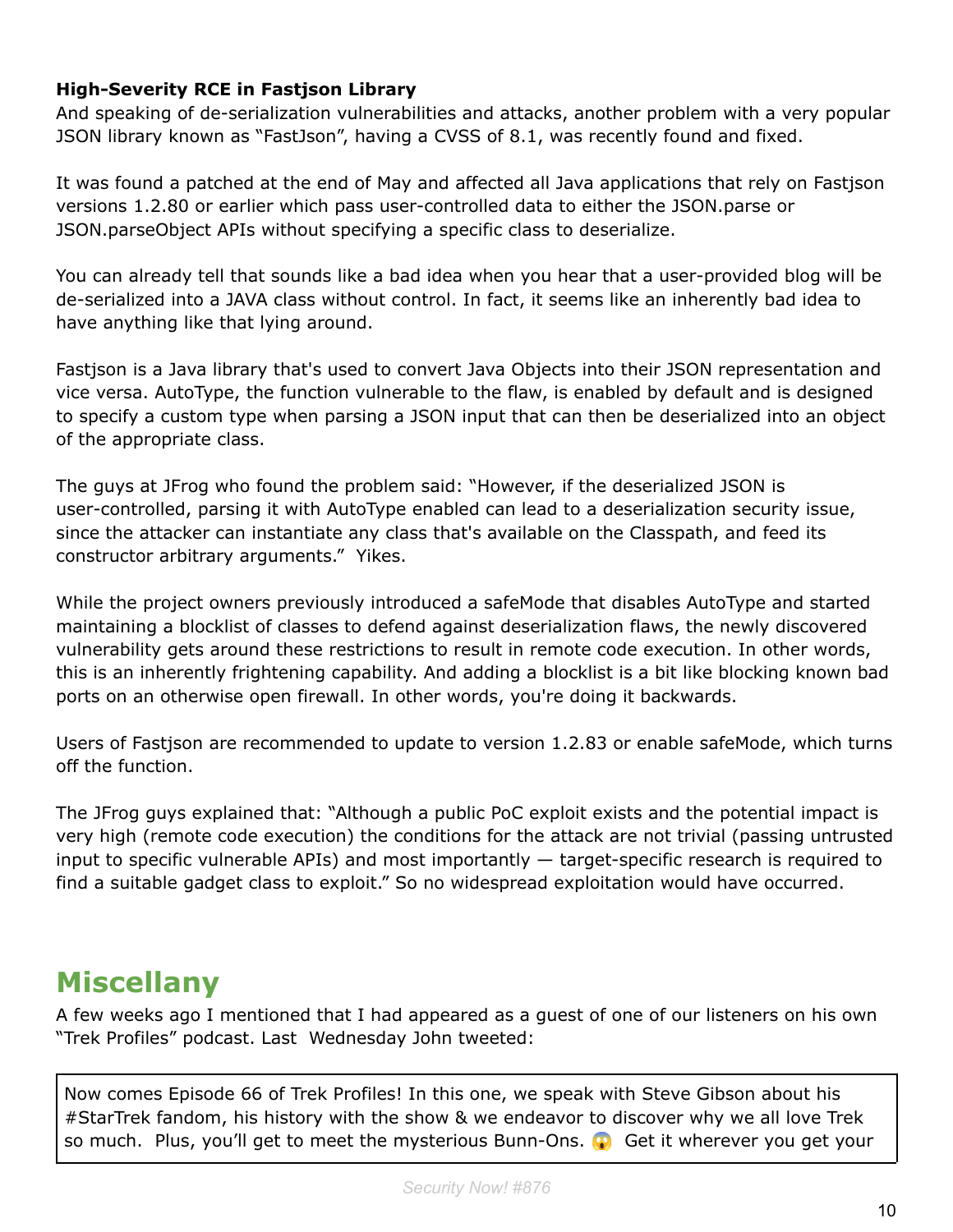audio! <https://t.co/9TUbrBs3RZ>

One fun thing that John did was to take the recording he had made of me saying "We are the Bunnons! Surrender your ship or be destroyed!" on the podcast and he reversed it. Although that was 50 years ago, and my timing was a bit off on the "we are the Bunnons part", it was still surprisingly intelligible all these years later.

Anyway, it's the "Trek Profiles" podcast, episode #66, for anyone who might be interested. :)

### **Closing The Loop**

#### **jvstech / @jvs\_tech**

*Hey Steve, I'm sure you've had several others already mention this, but USB type A does \_not\_ break probability. It is, in fact, in a state of quantum superposition. The connector exists in both the correct and incorrect orientations simultaneously until observed -- at which point, the wave-function collapses and a single orientation manifests. This is why it often takes three tries to plug it in correctly. (Thanks for the amazing podcast, by the way!)*



#### **Brian Tillman / @BrianGTillman**

*Here's a question I have: suppose I have an account with some service and they decide to support SQRL. How do I get my SQRL identity associated with an existing account?*

I wanted to share Brian's question since I'm sure FIDO's passkeys will work the same way: In all cases, an additional method of authenticating is simply added to an account. So you would logon through your traditional means, presumably username and password. Then under your account settings you would choose to add a SQRL or FIDO passkey. You would trigger that authentication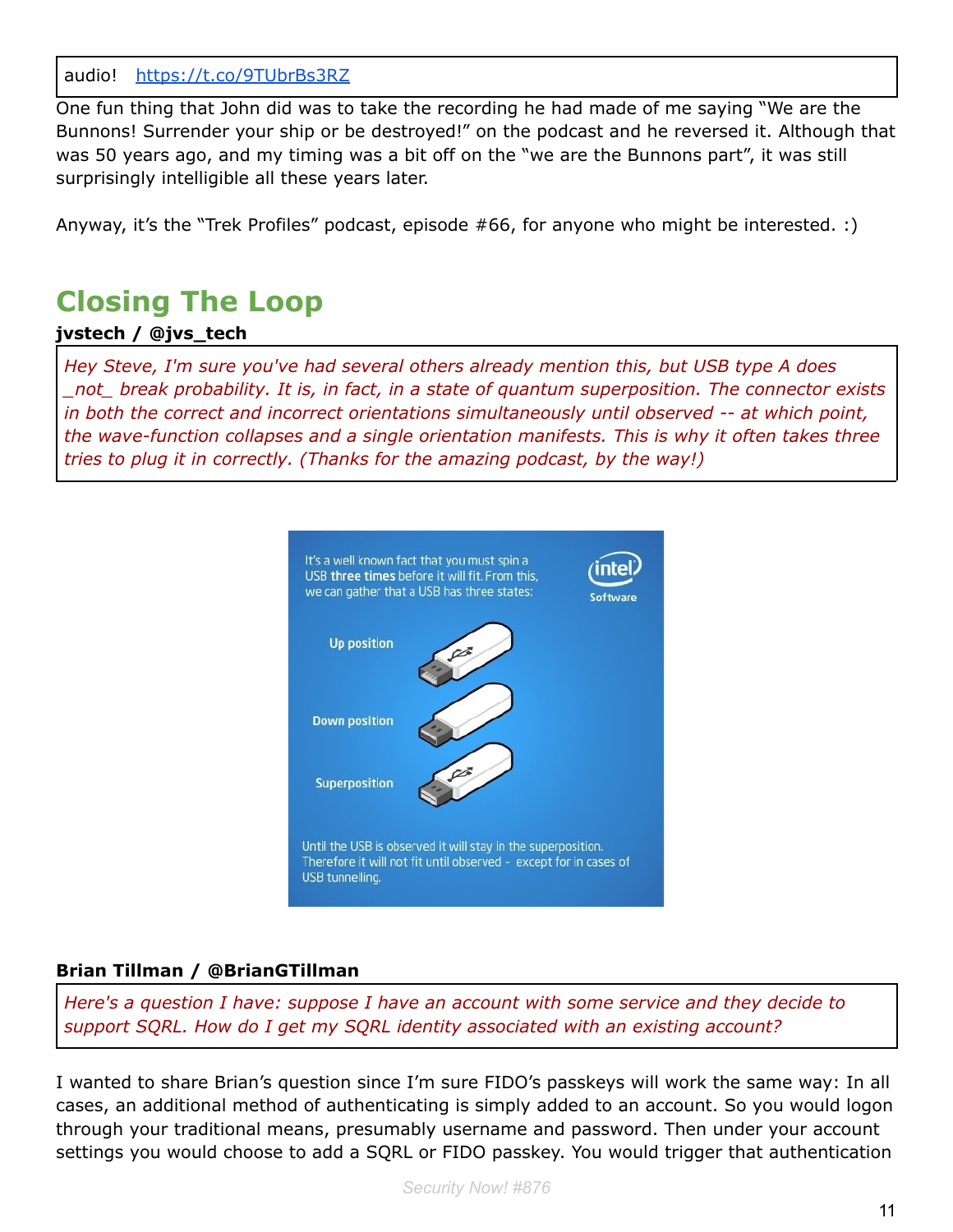query from the website, authenticate with your client, which would provide the website with your specific public key to keep on record.

In the case of FIDO's passkeys that's as far as it goes. But with SQRL, since we thought through the entire problem, we realized that since a system's security is limited by the security of the weakest link, adding a super-secure means of authenticating doesn't actually increase security unless and until you also eliminate the possibility of using all weaker links. That's why SQRL goes further and is able to request that a website disable all non-SQRL authentication. Once a user has become familiar with SQRL and is confident in its use, they're able to set that mode in theirSQRL client, and as they then visit websites, their SQRLclient will be requesting that sites no longer honor their username, password, or any other non-SQRL means of authentication.

#### **Jose C Gomez / @joc85**

*Hi Steve, I am the owner/host of SQRLOauth that Leo uses on the forum, I had wandered off onto other things. I got alerted by Jeff Arthur (thank you Jeff!) and everything is back up and running. I have added some monitoring tools to keep a better eye on it. I honestly thought nobody was using it, I wish it would get more adoption (SQRL in general) but alas with all this new FIDO, etc. I suspect it isn't going to happen. Nevertheless I have fixed the issues, brought the site back up and even did some bug fixed so the twit community should be back up and running for those that want to use it. Thanks for the heads up, and thanks again to Jeff for reaching out. Cheers!*

#### **David Lemire / @dlemire60**

*Hi Steve. Listen every week and always enjoy the show. But I'd like to suggest you use as careful a definition for IoT as you do for zero day. You often point out how Microsoft's use of the term isn't really appropriate. Well, NIST has a definition for an IoT device in NIST IR 8259 (which has also been adopted into US public law, in the Cybersecurity Improvement Act of 2020). It says such devices have a network interface for interacting with the digital world and a sensor or actuator for interacting with the physical world. I bring this up because you often use routers as examples when you talk about IoT, but by the NIST definition, which is pretty well accepted, a router isn't IoT because it lack an interface to the physical world. I know you like to be precise about things so I thought you'd want to know about the NIST definition.*

Well, that's interesting. And I think that we do have a problem here with a weak definition. My original feeling about the use and definition of IoT devices was actually more along the lines of what David cites as NIST's formal definition  $-$  things like light switches and plugs and Internetconnected thermostats. But my original definition has been broadened, I think usefully and appropriately, to now include **"unattended devices"** as the primary distinctive feature which determines their "IoT-ness" for the purposes of concerns about security and their abuse. Is a router an IoT device? Increasingly, the Internet security community is adopting that definition. So I don't know what to do. If something like a router is not an IoT device, then it would be nice to have some broadly agreed upon term for the class of Internet-connected and often quite powerful devices which can have firmware flaws allowing them to be remotely subverted.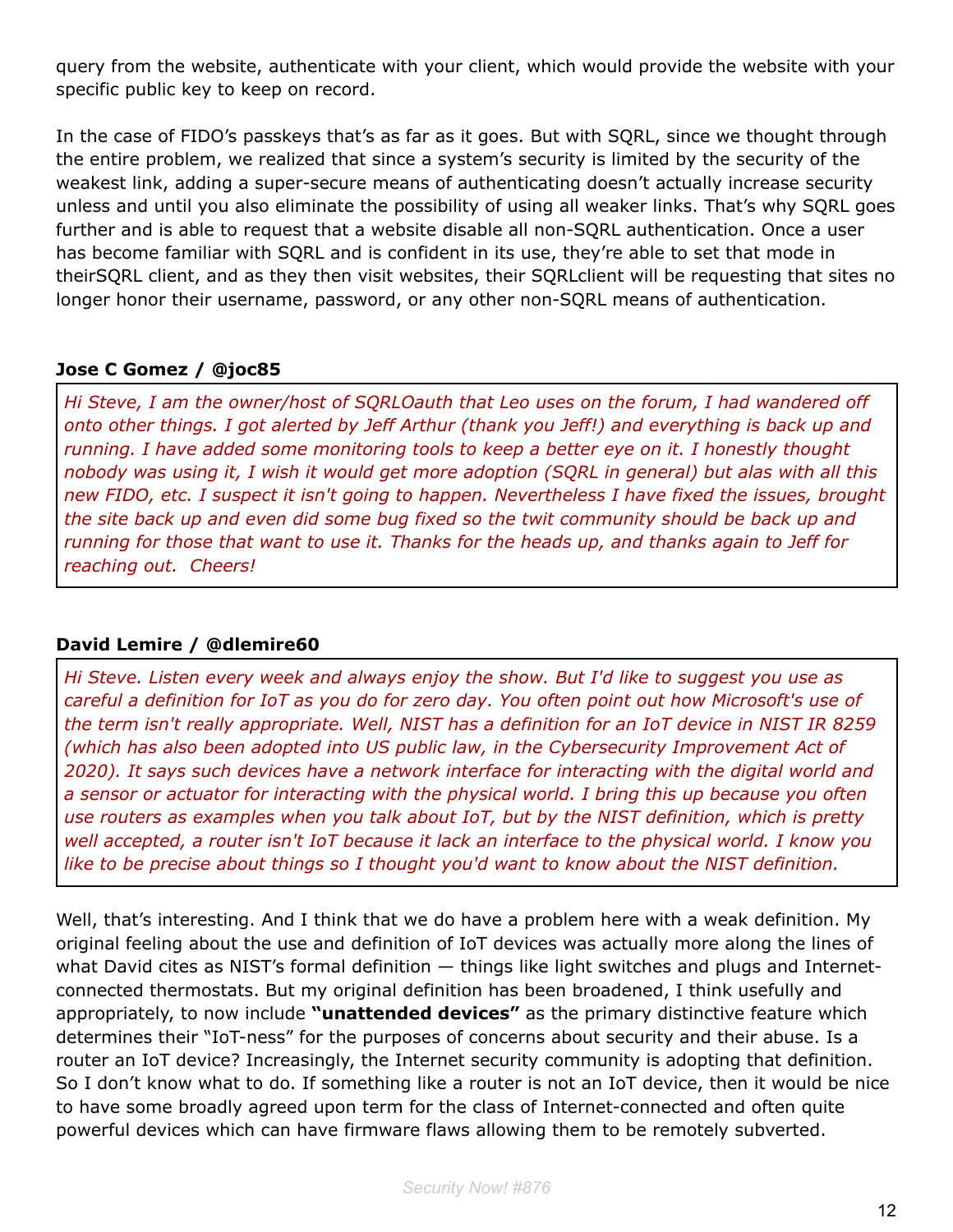#### **chuck3000 / @chuck3000**

Re: SN 875 - here's a reason for an electronic pet door :). Apparently this is common in Florida.

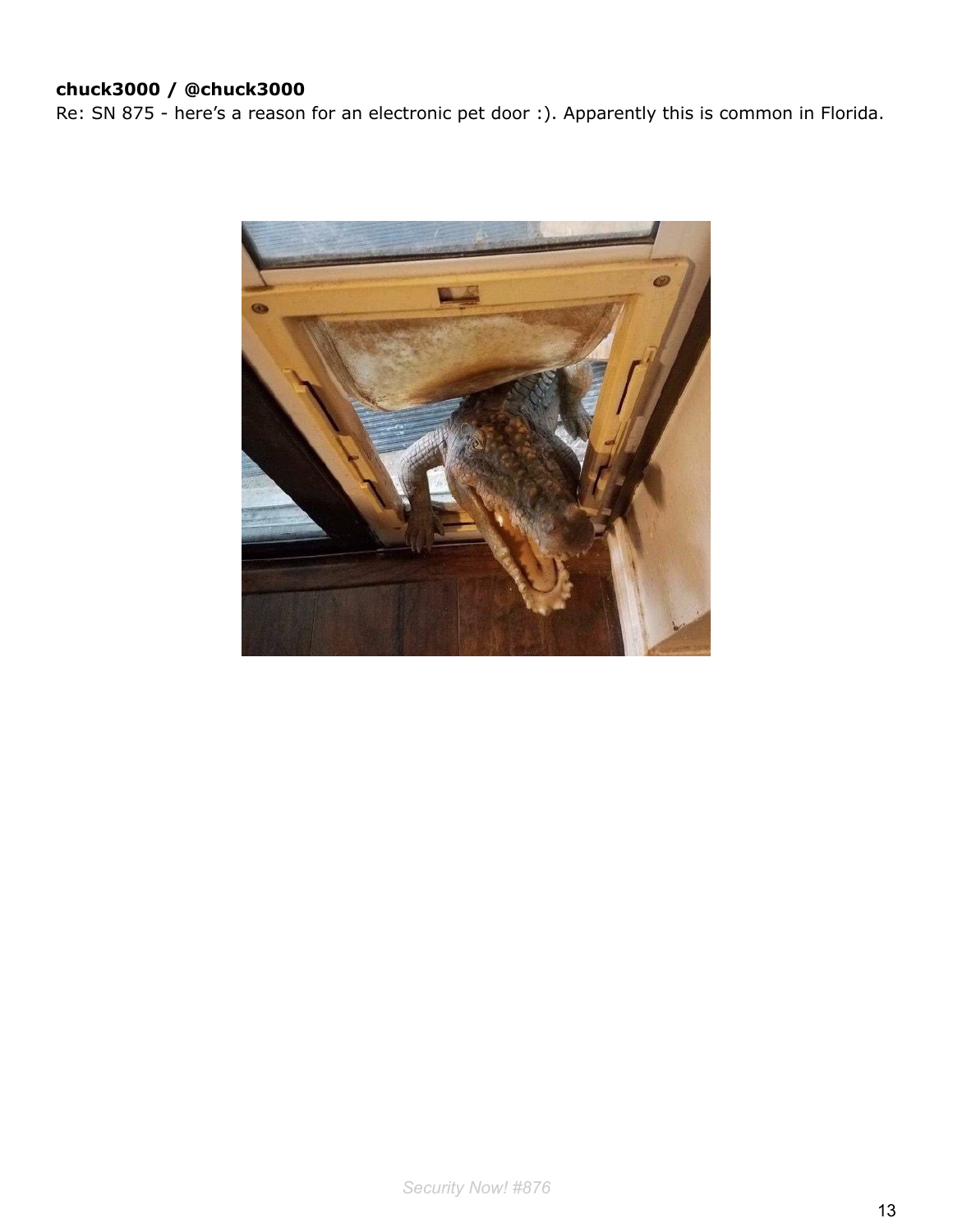# Microsoft's Patchy Patches

Today's podcast title was chosen after encountering a number of separate and independent pieces in the tech press, all decrying Microsoft's recent vulnerability and patch handling. Since this has been something that we know I've also been observing and repeatedly noting here, it was somewhat comforting to get a bit of a reality check that my perceptions are not coming out of left field.

Dan Goodin, writing for ArsTechnica, published a piece headlined: *"Botched and silent patches from Microsoft put customers at risk, critics say. Case in point: It took five months and three patches to fix a critical Azure threat."*

And Jonathan Greig writing for The Record separately published: *"Debate rages over Microsoft vulnerability practices after Follina and Azure issues."* Since Jonathan's reporting contained some new information from interviews he conducted across the industry, some from veteran Microsofties, I'll start by sharing some of what Jonathan found:

Microsoft finally released a patch for the much-discussed Follina vulnerability — CVE-2022-30190 — amid fixes for 55 other issues last Tuesday. But Microsoft's initial response to the issue, and several others, has stirred debate among security experts who question Microsoft's recent handling of vulnerabilities.

Microsoft initially claimed Follina "wasn't a security issue" after being sent evidence by the head of advanced persistent threat (APT) hunting organization Shadow Chaser Group. They eventually acknowledged the issue, but several security experts have aired concerns about Microsoft's responses to a number of vulnerability reports.

Last Monday, Amit Yoran, the CEO of the cybersecurity firm Tenable, published a lengthy blog post criticizing Microsoft for its recent response to two disclosed vulnerabilities affecting the Azure Synapse service. In his blog posting, Amit wrote:

*"After evaluating the situation, Microsoft decided to silently patch one of the problems, downplaying the risk. It was only after being told that we (Tenable) were going to go public, that their story changed … 89 days after we initially notified them of the vulnerability … when they privately acknowledged the severity of the security issue. To date, Microsoft customers have not been notified. This is a repeated pattern of behavior. Several security companies have written about their vulnerability notification interactions with Microsoft, and Microsoft's dismissive attitude about the risk that vulnerabilities present to their customers."*

Yoran went on to say that Microsoft's frequent reticence to notify customers of issues was *"a grossly irresponsible policy."*

In response to questions about Yoran's comments, Microsoft told Jonathan Grieg, reporting for "The Record", that it only assigns CVEs to issues that require customers to take action.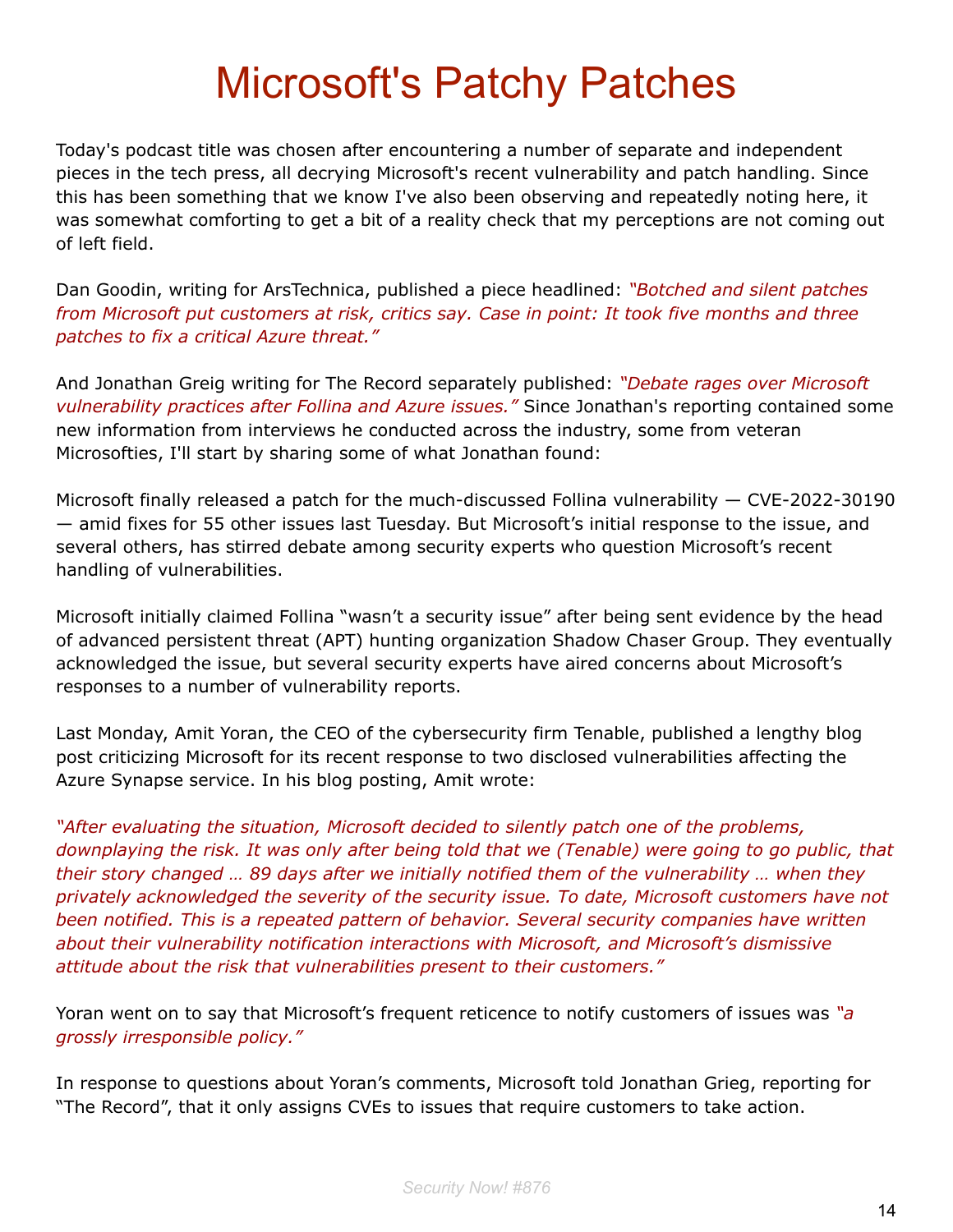**WHAT?!?!** So now they're not vulnerabilities if Microsoft handles them secretly? The Microsoft spokesperson said: *"We addressed the issues that Tenable reported to us and no customer action is required."* This apparently is Microsoft's new *"sweep it under the rug"* policy. And, really, when you think about it, isn't this exactly what a behemoth that's answerable to no one would do if it's unable to act responsibly? *"Nothing to see here. What CVE?"*

Aaron Turner, CTO at the security company Vectra, said he understood both sides of the debate as a longtime former Microsoft security team member. Microsoft wants to have the freedom to manage their cloud services the way they see fit, Turner said. He said "I was at Microsoft in the worst of times, from 1999 through 2006 when the company had to go from some of the worst security update management policies to eventually leading the industry in predictability, transparency and one of the best supporters of responsible disclosure." Turner explained that he knows and respects Yoran personally but did not think that Tenable's blog post was constructive. The rules around responsible disclosure do need to be updated, according to Turner, but he noted that both sides "have room for improvement."

And I'll note that if Turner left Microsoft in 2006, when things were going great, according to him, then he will have missed the events of the past 16 years, when things have definitely taken a turn for the worst. In a few minutes I'll be sharing some thoughts from someone who once tested Windows, before Microsoft decided that actual testing was no longer needed.

Turner said there needs to be clearer rules around research into core Platform as a Service (PaaS) and Infrastructure as a Service (IaaS) technologies (in other words, how to deal with Cloud stuff) as well as easier ways for cloud platform operators to provide testing capabilities to researchers and clear responses to responsibly-disclosed vulnerability information. Yeah, that's what Tenable wants.

Several other researchers were less forgiving of Microsoft, pointing out that more than 33% of the vulnerabilities added to the CISA Cybersecurity and Infrastructure Security Agency's list of known exploited bugs... came solely from Microsoft. One third of all. Microsoft had the most vulnerabilities added to the list in every month this year.

Andrew Grotto, former White House Director for Cybersecurity Policy, who is now a cybersecurity professor at Stanford University, argued that Microsoft's market dominance was part of the problem. (Yeah, no kidding. As we know, one of my theories has been that they just don't need to do any since there are no consequences when they do not.)

Grotto explained: *"The data speaks to an outsized representation of Microsoft products having the most critical vulnerabilities. On some level, it may reflect the sheer prevalence of Microsoft products, but it's not like there aren't other vendors whose products are constantly poked and prodded and tested."* No other vendor *"appears with the same frequency and level of severity in terms of vulnerabilities that Microsoft's products seem to"* says Grotto. *"Does the market force Microsoft to remedy this problem or not? What worries me is, right now, there is not a ton of competition, so I'm a bit pessimistic about this trend changing."*

Steven Weber, professor of the Graduate School of Information at UC Berkeley, said procurement is the best way to drive positive changes in security practices. Government procurement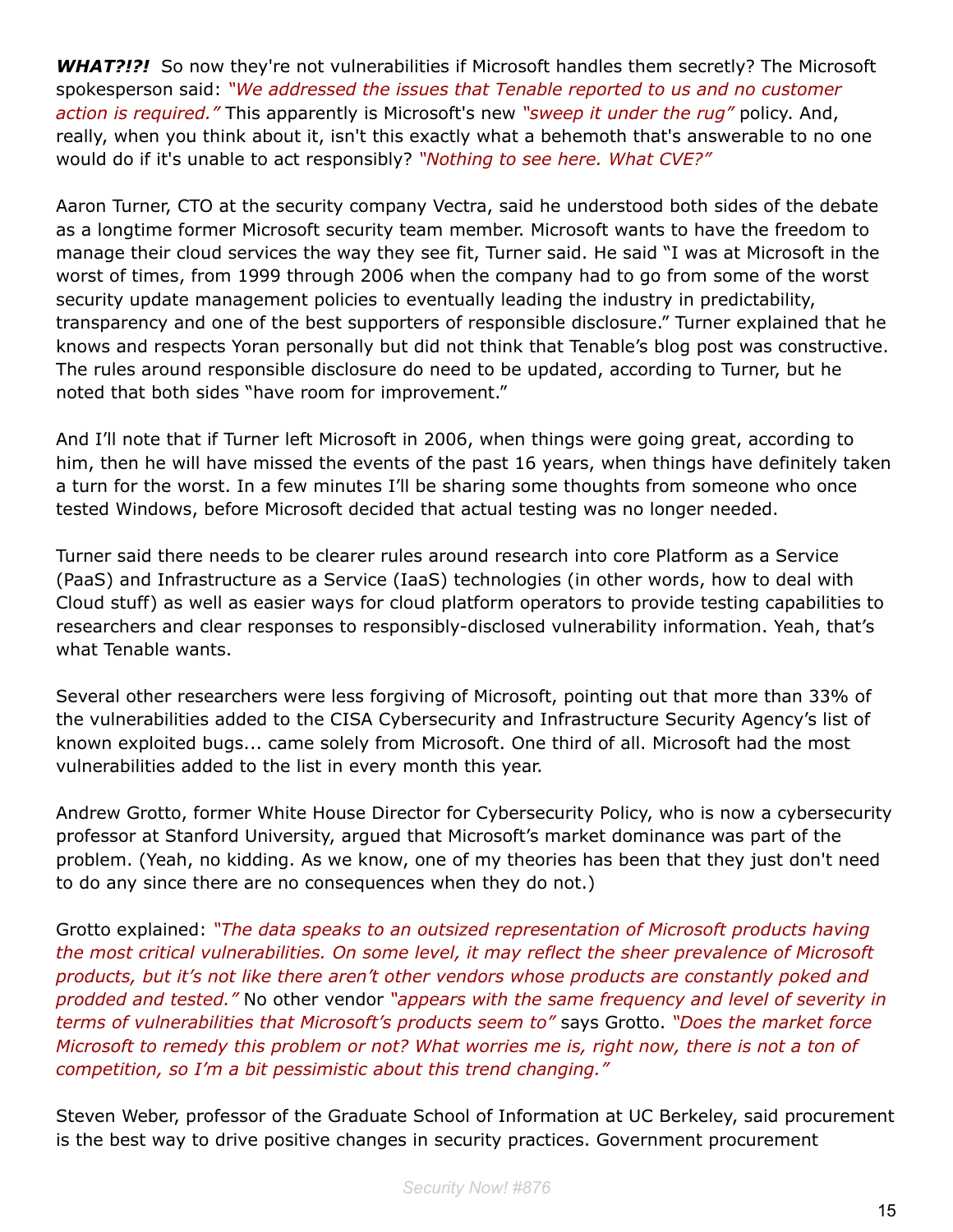practices right now are making the government less secure but also hurting the private markets as well, Weber explained, because it is not creating greater demand for better security. He said: *"It's important to keep in context that the widespread market penetration of a company's products is no explanation for why its products are* [also] *the most vulnerable."* Amen. *"What we ought to be asking is, given that we know, and are shown again and again, that [Microsoft's] products are highly vulnerable, why do they remain so prevalent in the market?"*

And Dan Goodin's reporting added some additional depth to this topic. Reporting in ArsTechnica, Dan observed:

Blame is mounting on Microsoft for what critics say is a lack of transparency and adequate speed when responding to reports of vulnerabilities threatening its customers. Microsoft's latest failing came to light on Tuesday in a post that showed Microsoft taking five months and three patches before successfully fixing a critical vulnerability in Azure.

Orca Security first informed Microsoft in early January of the flaw, which resided in the Synapse Analytics component of the cloud service and also affected the Azure Data Factory. Geet this: **It gave anyone with an Azure account the ability to access the resources of other customers.** From there, Orca explained, an attacker could:

- Gain authorization inside other customer accounts while acting as their Synapse workspace. They wrote we could have accessed even more resources inside a customer's account depending on the configuration.
- Leak credentials customers stored in their Synapse workspace.
- Communicate with other customers' integration runtimes. We could leverage this to run remote code (RCE) on any customer's integration runtimes.
- Take control of the Azure batch pool managing all of the shared integration runtimes. We could run code on every instance.

In other words, this was a horrible and critical vulnerability. Yet Orca said that despite the urgency of the vulnerability, Microsoft responders were slow to grasp its severity. Microsoft botched the first two patches, and it wasn't until just this past Tuesday in June that Microsoft issued an update that entirely fixed the flaw. A timeline provided by Ora shows just how much time and work **it took them** to shepherd and coax Microsoft through the remediation process.

- January 4 The Orca Security research team disclosed the vulnerability to the Microsoft Security Response Center (MSRC), along with keys and certificates they were able to extract.
- February 19 & March 4 MSRC requested additional details to aid its investigation. Each time Orca responded the next day.
- $\bullet$  Late March MSRC deployed the initial patch.
- March 30 Orca was able to bypass the patch. Synapse remained vulnerable.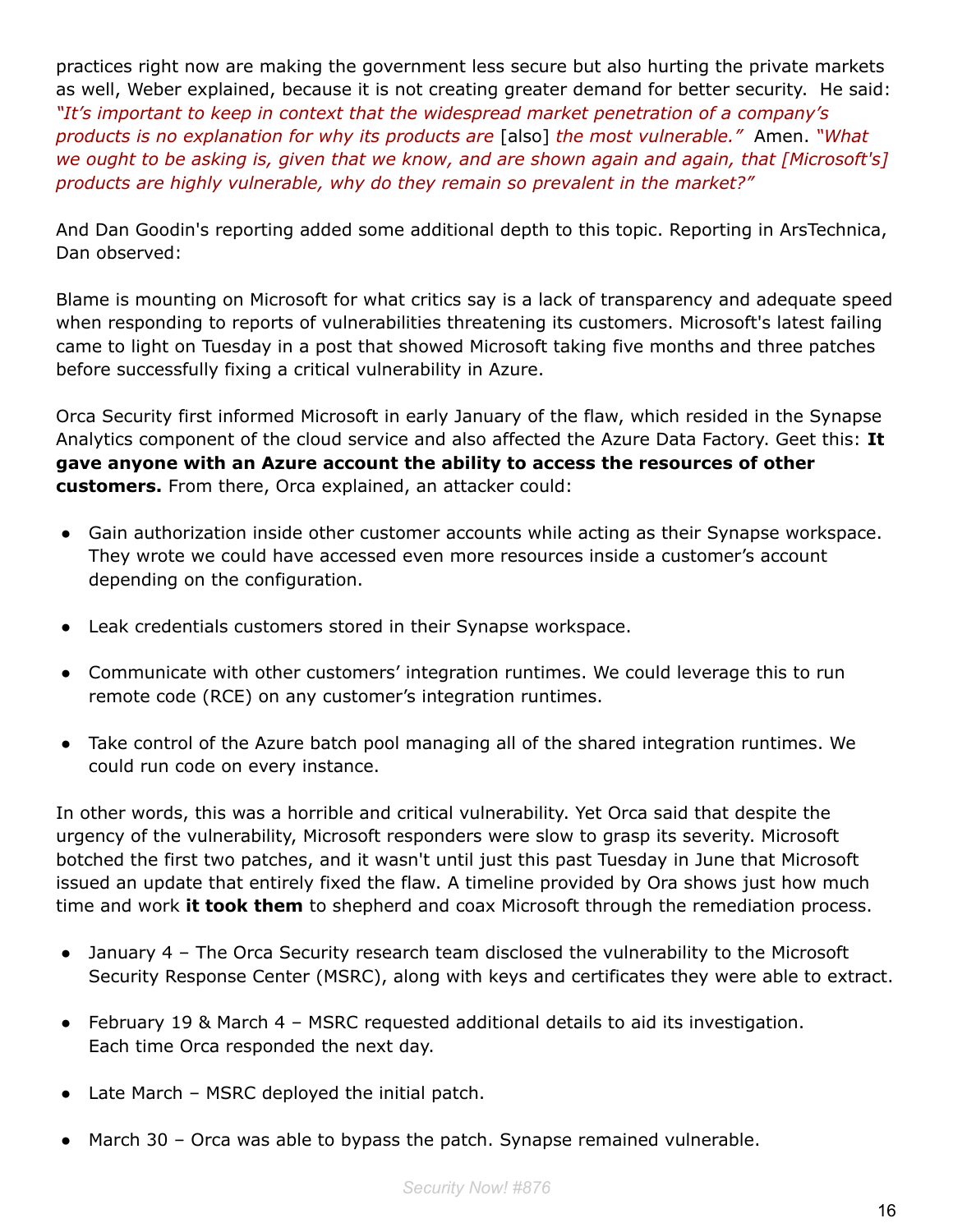- March 31 Azure awards Orca \$60,000 for their discovery. Oh, joy. But Azure remains vulnerable
- April 4 (90 days after disclosure) Orca Security notifies Microsoft that keys and certificates are still valid. Orca still had Synapse management server access.
- April 7 Orca met with MSRC to clarify the implications of the vulnerability and the required steps to fix it in its entirety.
- April 10 MSRC patches the first bypass, and finally revokes the Synapse management server certificate. Orca was able to bypass the patch yet again. Synapse remained vulnerable.
- April 15 MSRC deploys the 3rd patch, fixing the RCE and reported attack vectors.
- May 9 Both Orca Security and MSRC publish blogs outlining the vulnerability, mitigations, and recommendations for customers.
- End of May Microsoft deploys more comprehensive tenant isolation including ephemeral instances and scoped tokens for the shared Azure Integration Runtimes.
- In the end... a silent fix, no notification to Microsoft's customers.

And this account from Orca followed 24 hours after the previously mentioned security firm, Tenable, related a similar tale of Microsoft's failing to transparently fix vulnerabilities that also involved Azure Synapse.

And this is wonderful... In a statement, Microsoft officials wrote: *"We are deeply committed to protecting our customers and we believe security is a team sport.* [ WHAT?!?! What are you guys smoking up there in Redmand? The security of your proprietary software is a team sport?!? ] *We appreciate our partnerships with the security community, which enables our work to protect customers.* [ Right, because we don't need to worry about this ourselves, anymore. Those nifty security companies are going to find and fix our problems for us. ] *The release of a security update is a balance between quality and timeliness, and we consider the need to minimize customer disruptions while improving protection."*

#### Wow.

I recalled that a few years ago Microsoft laid off their large and expensive testing teams. So I went looking for, and found, a description of exactly what changed and how, and why today's system has become so badly broken. Martin Brinkman, writing for Ghacks.net had a piece a few years ago titled: *"Former Microsoft Employee explains why bugs in Windows updates increased"*

Have the number of bugs in Windows updates increased in the past couple of years? If so, what is the reason for the increase in bugs? That's the question that former Microsoft Senior SDET (Senior Software Development Engineer In Test) Jerry Berg, recently answered.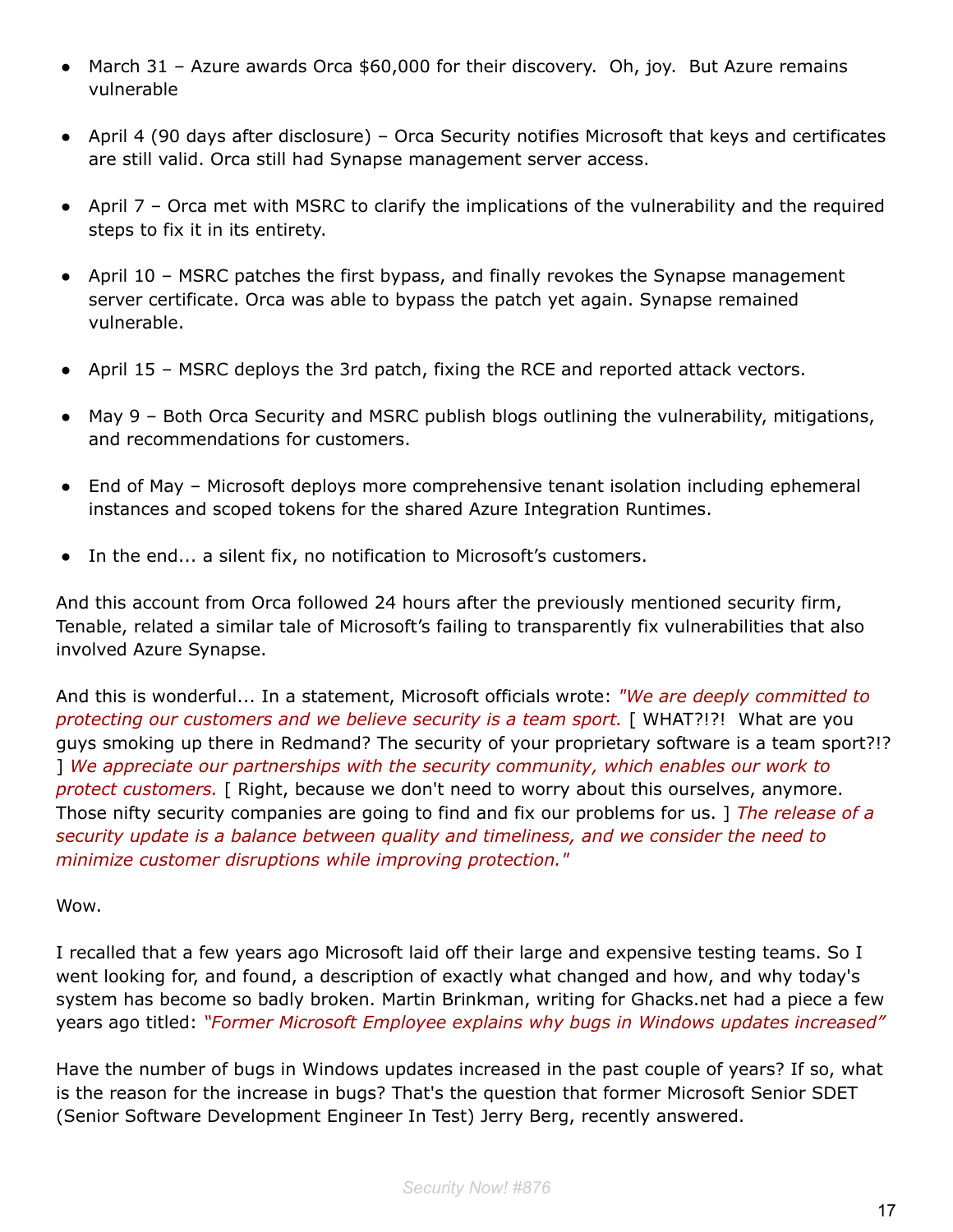#### Here's Jerry's exuberant 16-minute YouTube video: [https://youtu.be/S9kn8\\_oztsA](https://youtu.be/S9kn8_oztsA)

Berg worked for 15 years at Microsoft where one of his roles was to design and develop tools and processes to automate testing for the Windows OS. He left the company after Windows 8.1 shipped to the public. Microsoft changed testing processes significantly in the past couple of years. Berg describes how testing was done in the late 2014 early 2015 period, and how Microsoft's testing processes changed since then.

Back in 2014/2015, Microsoft employed many teams that were dedicated to testing the operating system, builds, updates, drivers, and other code. The teams consisted of multiple groups that would run tests and discuss bugs and issues in large daily meetings. Tests were conducted manually by the team and through automated testing, and if tests were passed, would give the okay to integrate the code into Windows.

The teams ran the tests on "real" hardware in labs through automated testing. The machines had different hardware components, e.g. processors, hard drives, video and sound cards, and other components to cover a wide range of system configurations.

Then, Microsoft laid off almost the entire Windows Test team as it moved the focus from three different systems -- Windows, Windows Mobile and Xbox -- to a single system. The company moved most of the testing to virtual machines which meant, according to Berg, that tests were no longer conducted on real and diverse hardware configurations for the most part. They were tested on generic VM's.

Microsoft employees could self-host test releases of Windows which would mean that their machines would also be used for testing purposes. The main idea behind that was to get feedback from in-house Microsoft employees when they encountered issues during their work days. Berg notes that self-hosting is not as widely used anymore as it was before — right, because who wants to be a tester when it means that one's main machine will be crashing.

So now, today, the primary source of testing data, apart from the automated test systems that are in place, comes from outside Microsoft, from Microsoft's users, through Telemetry and Windows Insiders. Windows Insider builds are installed on millions of devices and Microsoft collects Telemetry from all of these devices.

If something crashes, Microsoft gets information about it. Unfortunately, one of the problems associated with the collecting of Telemetry is that most bugs are not caught by it. If something does not work right, Microsoft may not be able to discern the relevant bits from Telemetry data. While it is in theory possible that users report issues, many don't. Additionally, while Insiders may report bugs, it is often the case that necessary information is not supplied to Microsoft which poses huge issues for the engineers tasked with resolving these problems.

Back in 2014/2015, Microsoft's Testing team would be tasked with analyzing bugs and issues, and supplying engineers with the data they required to resolve these. Nowadays, Berg notes, all of that is gone and it's Telemetry that the engineers look at to figure out how to fix these issues and fixes are then pushed to customer devices running Insider Builds again to see if the issue